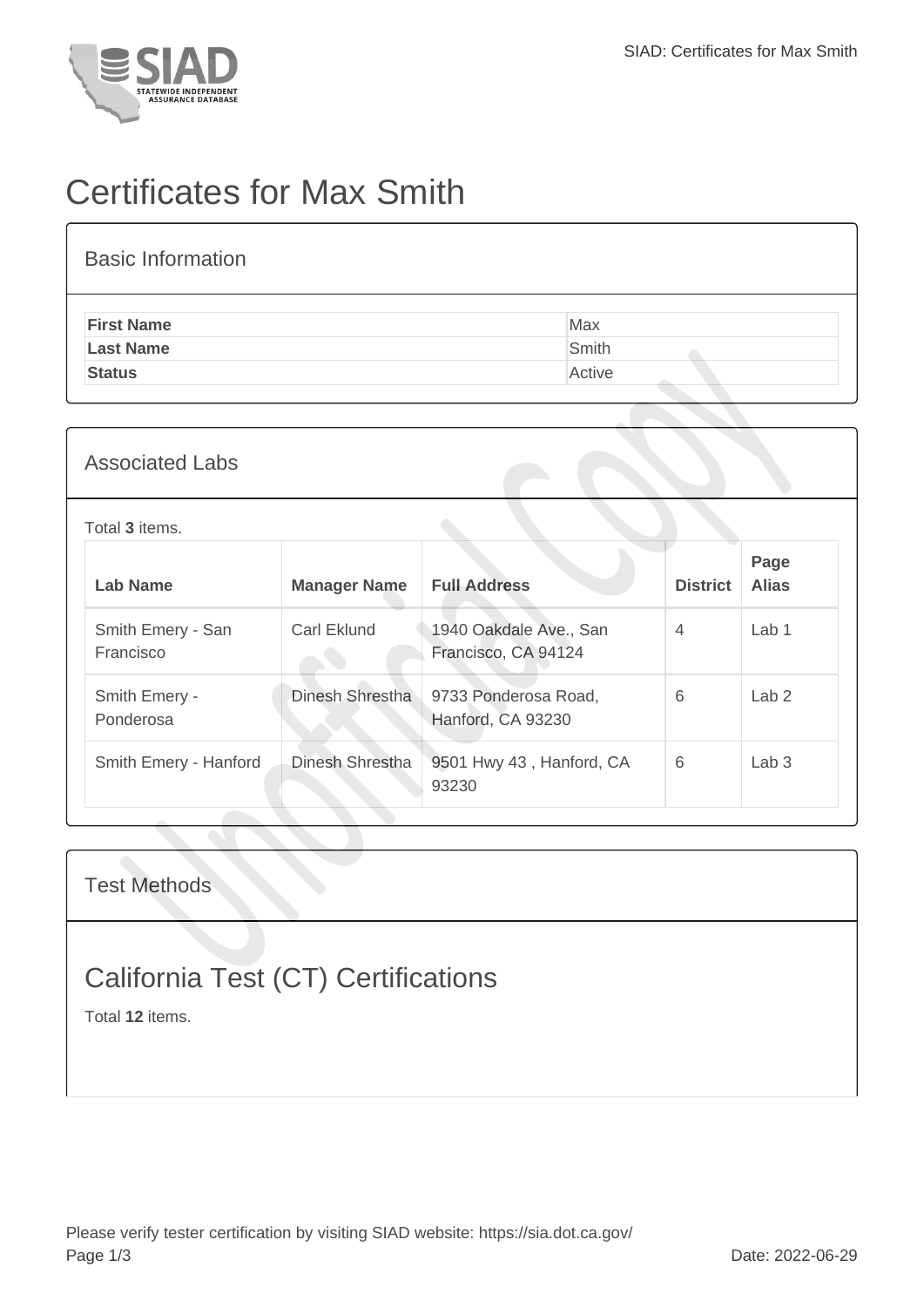

| <b>Test Method</b>                                                    | <b>Expiration</b><br><b>Date</b> | <b>Status</b>  | <b>IA Responsible</b>  | <b>Within</b><br>Lab(s)<br><b>Scope</b>   | <b>Comments</b>   |
|-----------------------------------------------------------------------|----------------------------------|----------------|------------------------|-------------------------------------------|-------------------|
| CT 125 AGG Sampling<br>- AGGREGATES                                   | 2022-12-14                       | Active         | Ed Gamboa              | (No lab)                                  | (No<br>comments)  |
| CT 125 GEN Sampling -<br><b>GENERAL</b>                               | 2022-12-14                       | Active         | Ed Gamboa              | Lab $2,$<br>Lab <sub>3</sub>              | (No)<br>comments) |
| CT 125 HMA Sampling<br>- HMA                                          | 2022-12-14                       | Active         | Ed Gamboa              | (No lab)                                  | (No<br>comments)  |
| CT 231 Relative<br>Compaction - Nuclear<br>Gage                       | 2023-12-14                       | Active         | Ed Gamboa              | Lab $1,$<br>Lab <sub>2</sub>              | (No<br>comments)  |
| CT 375 AC Density by<br>Nuclear Gage                                  | 2023-12-14                       | Active         | Ed Gamboa              | Lab $1$ ,<br>Lab <sub>2</sub>             | (No<br>comments)  |
| CT 504 Air Content of<br><b>PCC - Pressure Method</b><br>(JTCP - PCC) | 2021-10-01                       | <b>Expired</b> | <b>Richard Hibbard</b> | Lab $1$ ,<br>Lab <sub>3</sub>             | (No<br>comments)  |
| CT 518 Unit Weight -<br>PCC (JTCP - PCC)                              | 2021-10-01                       | <b>Expired</b> | <b>Richard Hibbard</b> | Lab $1$ ,<br>Lab <sub>3</sub>             | (No<br>comments)  |
| CT 539 Sampling Fresh<br>Concrete (JTCP - PCC)                        | 2021-10-01                       | <b>Expired</b> | <b>Richard Hibbard</b> | Lab $1$ ,<br>Lab <sub>3</sub>             | (No<br>comments)  |
| CT 540 Making<br>Cylinders - PCC (JTCP<br>$- PCC$                     | 2021-10-01                       | <b>Expired</b> | <b>Richard Hibbard</b> | Lab $1,$<br>Lab $2$ ,<br>Lab <sub>3</sub> | (No<br>comments)  |
| CT 543 Air Content of<br>PCC - Volumetric<br>Method (JTCP - PCC)      | 2021-10-01                       | <b>Expired</b> | <b>Richard Hibbard</b> | (No lab)                                  | (No<br>comments)  |